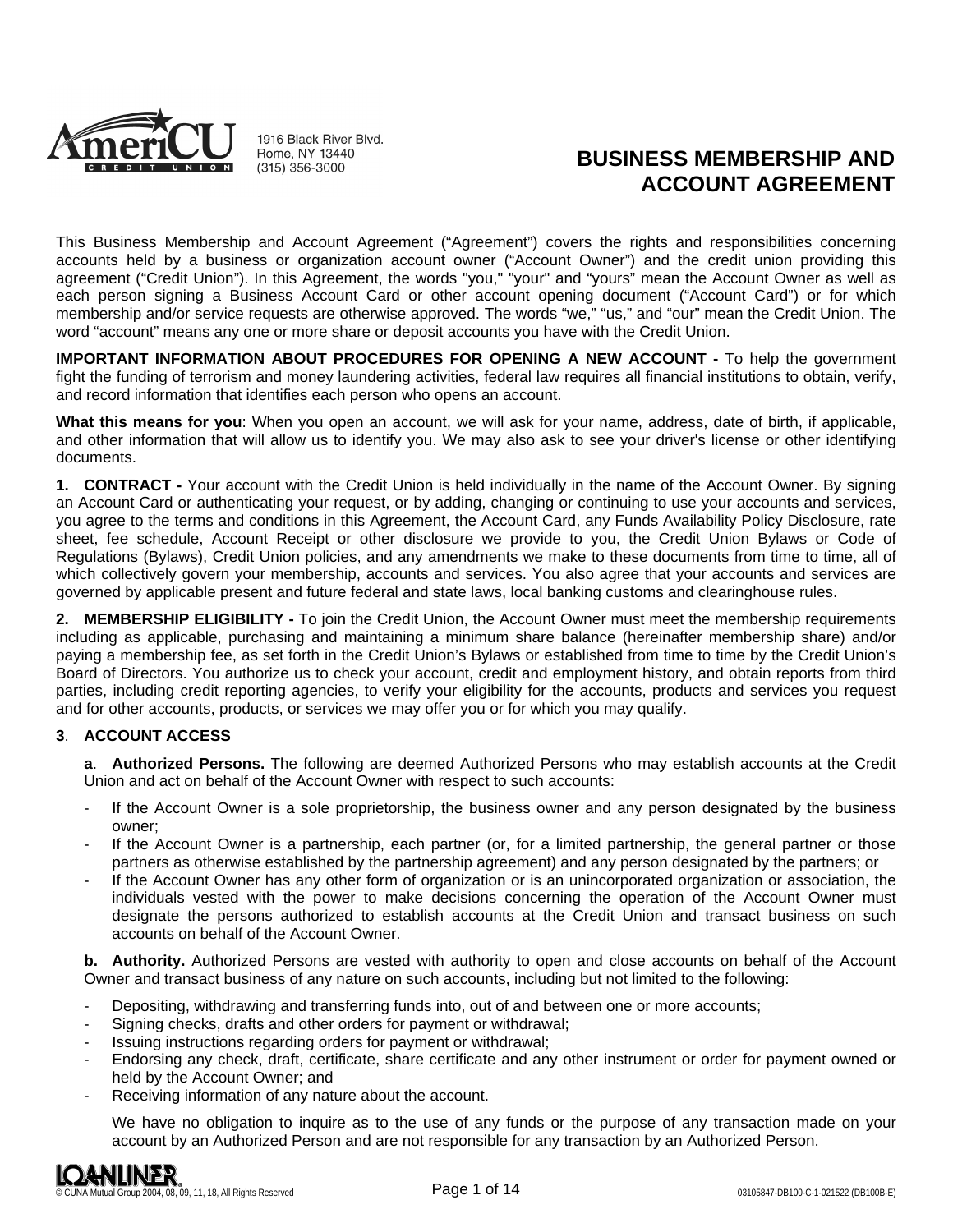We will not be liable for refusing to honor any item or instruction if we believe the signature is not genuine. It is your responsibility to provide us with specimen signatures of all Authorized Persons and to inform us immediately in writing of any changes. If you have authorized the use of a facsimile signature of any Authorized Person, we may honor any document that appears to bear the facsimile signature.

You agree to register a complaint of any theft of blank checks or other instruments or any unauthorized use of your share draft or share savings account(s) with a local law enforcement agency and to provide us with a copy of the law enforcement agency's official report.

**c. Access Options.** You may access your account in any manner we permit including, for example, in person at one of our branch offices, at an ATM or point-of-sale device, or by mail, telephone, automatic transfer, internet access, or mobile application. Authorized Persons may execute additional agreements and documents we require to access, transact business on and otherwise exercise authority over your account. We may return as unpaid any check or draft drawn on a form we do not provide. Any losses, expenses or fees we incur as a result of handling such a check or draft will be charged to your account.

**d. Credit Union Examination.** We may disregard information on any check or draft, other than the signature of the drawer, the amount of the item and any magnetic encoding. You agree we do not fail to exercise ordinary care in paying an item solely because our procedures do not provide for sight examination of items.

**4. DEPOSIT OF FUNDS REQUIREMENTS -** Funds may be deposited to your accounts in any manner approved by the Credit Union and in accordance with any requirements set forth on our business account rate sheet and fee schedule. We have the right to refuse any deposit, limit the amount that may be offered for deposit, and return all or any part of a deposit. Deposits made by mail, at night depositories or other unstaffed facilities are not our responsibility until we receive them.

**a. Endorsements.** We may accept transfers, checks, drafts, and other items for deposit into any of your accounts if they are made payable to or to the order of the Account Owner, even if they are not endorsed. If an insurance, government, or other check or draft requires an endorsement, we may require that it be endorsed as set forth on the item. We may but are not required to accept, whether for cash or other value, checks, drafts, or items made payable to the Account Owner, provided such items are endorsed with an original or facsimile signature of an Authorized Person. Endorsements must be made on the back of the check or draft within 1½ inches from the top edge, although we may accept endorsements outside this space. However, any loss we incur due to a delay or processing error resulting from an irregular endorsement or other markings by you or any prior endorser will be your responsibility. If we offer a remote deposit capture service and you have been approved to use the service to make deposits to your account, you agree that, prior to transmitting check or draft images, you will restrictively endorse each original check or draft in accordance with any other agreement with us that governs this service. **For accounts held at credit unions located in New York:** If a check, draft, or item that is payable to two (2) or more persons is ambiguous as to whether it is payable to either or both, we will process the check, draft, or item as though it is payable to all such persons. **For accounts held at credit unions located in states other than New York:** If a check, draft or other item that is payable to two or more persons is ambiguous as to whether it is payable to either or both, we may process the check, draft or item as though it is payable to either person.

**b. Collection of Items.** We act only as your agent, and we are not responsible for handling items for deposit or collection beyond the exercise of ordinary care. We are not liable for the loss of an item in transit or the negligence of any correspondent. Each correspondent will only be liable for its own negligence. We may send any item for collection. Items drawn on an institution located outside the United States are handled on a collection basis only. Canadian checks are the only type of foreign check that we will handle. You waive any notice of nonpayment, dishonor, or protest regarding items we purchase or receive for credit or collection to your account. We reserve the right to pursue collection of previously dishonored items at any time, including giving a payor financial institution extra time beyond any midnight deadline limits.

**c. Restrictive Legends.** Some checks and drafts contain restrictive legends or similar limitations on the front of the item. Examples of restrictive legends include "two signatures required," "void after 60 days," and "not valid over \$500.00." We are not liable for payment of any check or draft contrary to a restrictive legend or other limitation contained in or on the item unless we have specifically agreed in writing to the restriction or limitation.

**d. Final Payment.** All items and Automated Clearinghouse (ACH) transfers credited to your account are provisional until we receive final payment. If final payment is not received, we may charge your account for the amount of such items and impose a return item fee on your account. Any collection fees we incur may also be charged to your account. We reserve the right to refuse or return any item or funds transfer. We reserve the right to pursue collection of previously dishonored items at any time, including giving a payor financial institution extra time beyond any midnight deadline limits.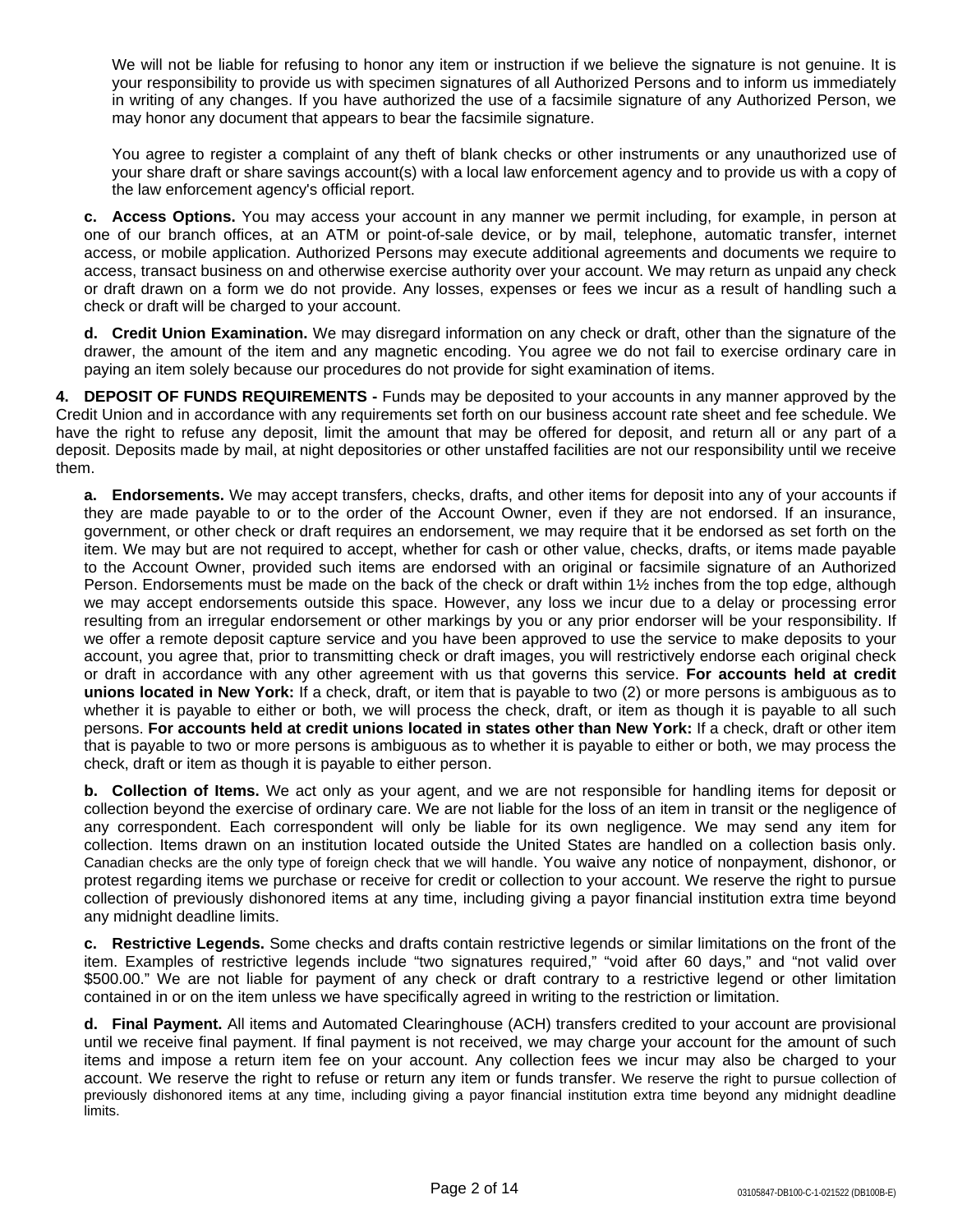**e. Direct Deposits.** We may offer direct deposit services, including preauthorized deposits (e.g. payroll checks, Social Security or retirement checks, or other government checks) or preauthorized transfers from other accounts. You must authorize direct deposits by completing a separate authorization document. You must notify us if you wish to cancel or change a direct deposit or preauthorized transfer. Any cancellation or change will become effective once we receive notice from you and have a reasonable period of time to act on your request. If we are required to reimburse a government agency for any benefit payment directly deposited into your account, we may deduct the amount returned from any of your accounts, unless prohibited by law. If your account is overdrawn, you authorize us to deduct the amount your account is overdrawn from any deposit, including deposits of government payments or benefits.

**f. Crediting of Deposits.** Deposits will be credited to your account on the day we consider them received as stated in our Funds Availability Policy Disclosure.

**5. FUNDS TRANSFERS -** Funds transfers we permit that are subject to Article 4A of the Uniform Commercial Code, including Automated Clearinghouse (ACH) credit transactions and wire transfers, will be subject to such provisions of the Uniform Commercial Code as enacted by the state where the main office of the Credit Union is located, except as otherwise provided in this Agreement. ACH transfers are subject to rules of the National Automated Clearinghouse Association (Nacha). If we execute requests for funds transfers by Fedwire, such transfers are subject to the Federal Reserve Board's Regulation J.

**a. Authorization for Transfers/Debiting of Accounts.** Any Authorized Person is authorized to make or order funds transfers to or from your account. We will debit your account for the amount of a funds transfer and will charge your account for any fees related to the transfer.

**b. Right to Refuse to Make Transfers/Limitation of Liability.** Unless we agree otherwise in writing, we reserve the right to refuse to execute any payment order to transfer funds to or from your account. We are not obligated to execute any payment order to transfer funds out of your account if the amount of the requested transfer plus applicable fees exceeds the available funds in your account. We are not liable for errors, delays, interruptions or transmission failures caused by third parties or circumstances beyond our control, including mechanical, electronic or equipment failure. In addition, we will not be liable for consequential, special, punitive or indirect loss or damage you may incur in connection with funds transfers to or from your account.

**c. No Notice Required.** We will not provide you with notice when funds transfers are credited to your account. You will receive notice of such credits on your account statements. You may contact us to determine whether a payment has been received.

**d. Interest Payments.** If we fail to properly execute a payment order and such action results in a delay in payment to you, applicable law requires that we pay you interest for the period of delay. Based on your account type, we will pay you such interest in the form of dividend or interest payments, whichever applies. You agree that the dividend or interest rate paid to you will be based on the lowest nominal dividend or interest rate we were paying on any account during that period.

**e. Provisional Credit for ACH Transactions.** We may provisionally credit your account for an ACH transfer before we receive final settlement. If we do not receive final settlement, we may reverse the provisional credit or require you to refund us the amount provisionally credited to your account, and the party originating the transfer will not be considered to have paid you.

**f. Payment Order Processing and Cut-off Times.** Payment orders we accept will be executed within a reasonable time of receipt. Unless we have agreed otherwise in writing, a payment order may not necessarily be executed on the date it is received or on a particular date you specify. Cut-off times may apply to the receipt, execution and processing of funds transfers, payment orders, cancellations, and amendments. Funds transfers, payment orders, cancellations, and amendments received after a cut-off time may be treated as having been received on the next funds transfer business day. Information about any cut-off times is available upon request. From time to time, we may need to temporarily suspend processing of a transaction for greater scrutiny of verification in accordance with applicable law. This action may affect settlement or availability of the transaction.

**g. Identifying Information.** If your payment order identifies the recipient and any financial institution by name and account or other identifying number, the Credit Union and any other financial institutions facilitating the transfer may rely strictly on the account or other identifying number, even if the number identifies a different person or financial institution.

**h. Amendments and Cancellations of Payment Orders.** Any Authorized Person may amend or cancel a payment order regardless of whether that person initiated the order. We may refuse requests to amend or cancel a payment order that we believe will expose the Credit Union to liability or loss. Any request to amend or cancel a payment order that we accept will be processed within a reasonable time after it is received. You agree to hold us harmless from and indemnify us for all losses and expenses resulting from any actual or attempted amendment or cancellation of a payment order.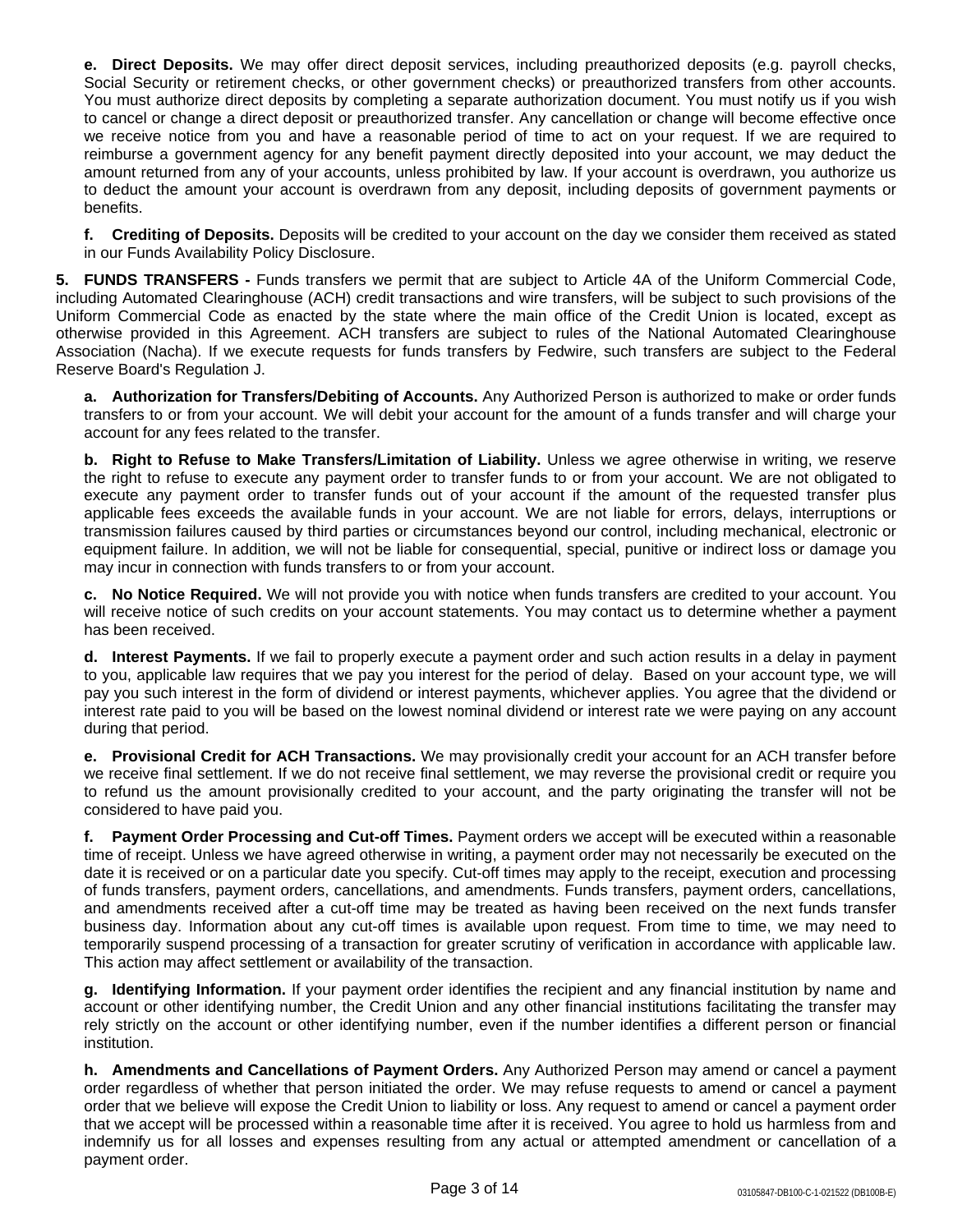**i. Security Procedures.** We may require you to follow a security procedure to execute, amend or cancel a payment order so that we may verify the authenticity of the order, amendment or cancellation. You agree that the security procedure established by separate agreement between you and the Credit Union is commercially reasonable. If you refuse to follow a commercially reasonable security procedure that we offer, you agree to be bound by any payment order, whether authorized or not, that is issued in your name and accepted by us in good faith in accordance with the security procedure you choose.

**j. Duty to Report Unauthorized or Erroneous Funds Transfers.** You must exercise ordinary care to identify and report unauthorized or erroneous funds transfers on your account. You agree that you will review your account(s) and periodic statement(s). You further agree you will notify us of any unauthorized or erroneous transfers within the time frames described in the "Statements" section of this Agreement.

**k. Recording Telephone Requests.** You agree that we may record payment order, amendment and cancellation requests as permitted by applicable law.

**l.** Unauthorized CCD (Corporate Debit entry) and CTX (Corporate Trade Exchange entry) ACH transactions must be returned back to the originating financial institution within 48 hours. Therefore, a business account holder has 24 hours to notify AmeriCU of an unauthorized CCD or CTX ACH transaction.

**6. ACCOUNT RATES AND FEES -** We pay account earnings and assess fees against your account as set forth in our business account rate sheet and fee schedule. We may change our business account rate sheet and fee schedule at any time and will notify you as required by law.

**7. TRANSACTION LIMITATIONS -** We reserve the right to restrict withdrawals or transfers from your account and shall not be liable for any restrictive action we take regarding withdrawals, transfers, or the payment or non-payment of checks and drafts, except those damages which may arise solely as a result of the Credit Union's negligence.

**a. Withdrawal Restrictions.** We permit withdrawals if your account has a sufficient available balance to cover the full amount of the withdrawal, and may otherwise honor withdrawal requests in accordance with our overdraft policies or any overdraft protection service you have established with us. Checks and drafts or other transfers or payment orders which are drawn against insufficient available funds may be subject to a fee as set forth in our business account fee schedule. If there are sufficient available funds to cover some, but not all, of your withdrawal request, we may otherwise allow you to make a withdrawal in an amount for which there are sufficient available funds.

We may limit or refuse a withdrawal in some situations, and will advise you accordingly if, for example: (1) there is a dispute between Authorized Persons (unless a court has ordered the Credit Union to allow the withdrawal); (2) a legal garnishment or attachment is served; (3) the account secures any obligation to us; (4) required documentation has not been presented; (5) you fail to repay a Credit Union loan on time; (6) for non-corporate accounts, a depositor is deceased; or, for corporate accounts, the corporation is in bankruptcy proceedings or has been dissolved and the required disposition of the account has not been made; (7) someone with authority to do so requests us not to permit the withdrawal; or (8) there are other circumstances which do not permit us to make the withdrawal. We also reserve the right to refuse any withdrawal which is attempted by any method not specifically permitted by us. We may require you to give written notice of 7 to 60 days before any intended withdrawals.

**b. Transfer Limitations.** For accounts subject to transfer limitations, you may not make more than six withdrawals and transfers to another Credit Union account of yours or to a third party during any month by means of a preauthorized, automatic or internet transfer, by telephonic order or instruction, or by check, draft, debit card, if applicable, or similar order. A preauthorized transfer includes any arrangement with us to pay a third party from your account upon oral or written orders, including orders received via ACH. When a transfer exceeds these limitations, we may refuse or reverse it, assess fees against your account, suspend your account, or close your account and transfer the balance to an account without such transfer limitations. There is no limit on the number of transfers you may make to a Credit Union loan account or on the number of withdrawals you may make if the withdrawal is made in person, by mail, messenger or at an ATM. There is also no limit on the number of telephone requests for withdrawals in the form of a check or draft which is then mailed directly to you, although we may impose a fee for such services.

**8. CERTIFICATE ACCOUNTS -** Any term share, share certificate, time deposit or certificate of deposit account, whichever we offer as allowed by applicable federal or state law, is subject to the terms of this Agreement, our business account rate sheet and fee schedule, Account Receipt(s), if provided, and any other documents we provide for the account, the terms of which are incorporated herein by reference. **For accounts held at state chartered credit unions located in Wisconsin:** Credit Union liability for dividends declared by the board of directors on term share, share certificate and passbook savings accounts shall terminate without penalty to the Credit Union upon the Credit Union entering an involuntary dissolution procedure, or if the Director of Credit Unions shall take possession of the Credit Union under s.186.235(11) of the Wisconsin Statutes. Upon dissolution, the Director shall determine the priority of payout of the various classifications of savings (Wis. Admin. Code DFI-CU 60.06).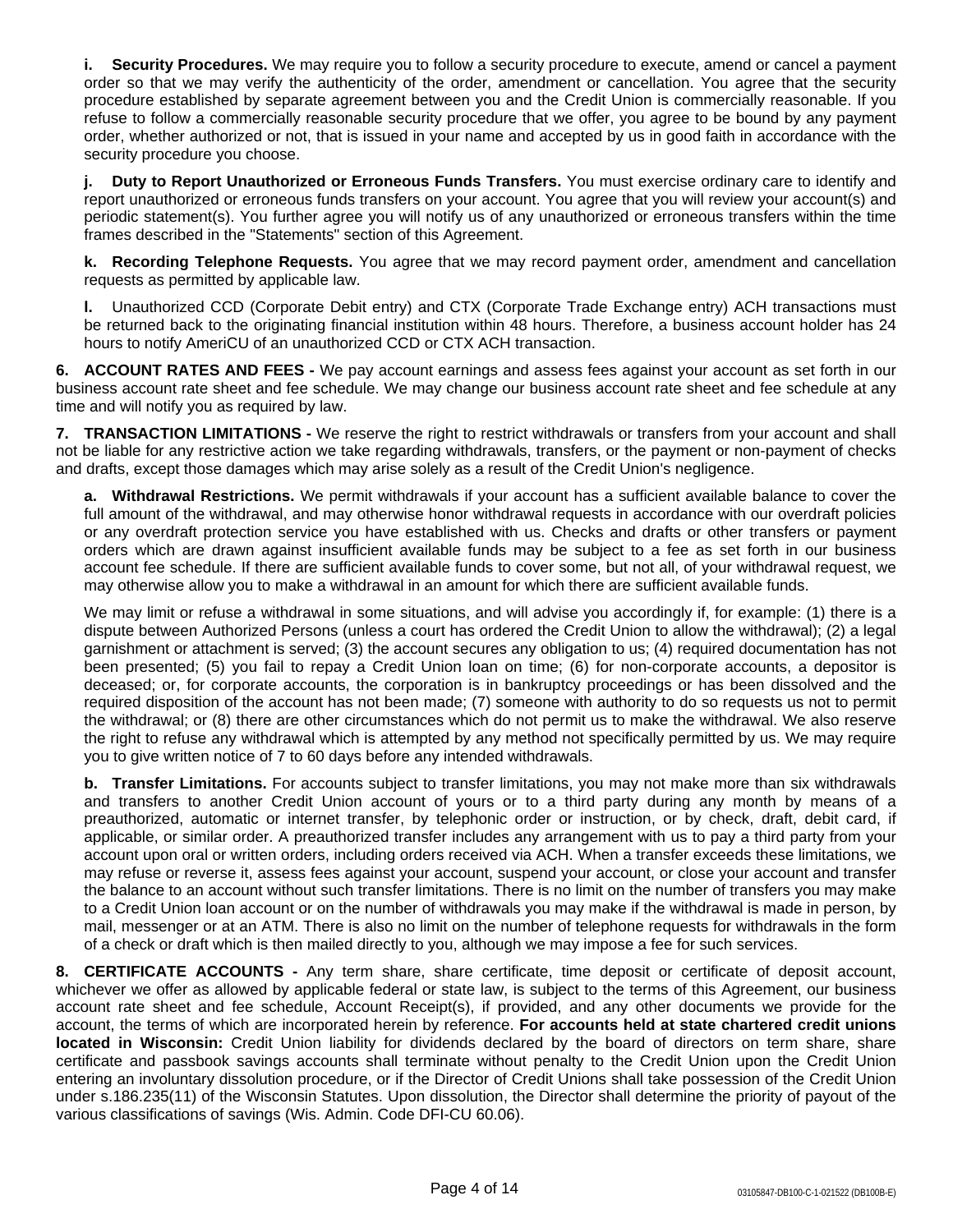# **9. OVERDRAFTS AND DISHONORED ITEMS**

**a. Insufficient Funds/Overdrafts.** If, on any day, the available balance in your account is not sufficient to pay the full amount of a check, draft, transaction or other item that is presented for payment from the account, we may return the item or pay it in accordance with our overdraft policies or any overdraft service you have established with us. We are not required to pay any item that exceeds the available balance in your account. Items drawn on your account may be paid in any order we choose. The available balance for your account is determined according to our funds availability policy and may reflect pending transactions you have authorized but have not yet posted to your account. We may determine whether the available balance in your account is sufficient to pay an item at any time between presentation of the item and our midnight deadline, with only one review of the account required. We are not required to notify you if your account does not have sufficient available funds to pay the item. Your account may be subject to a fee as disclosed in our business account fee schedule for each item presented against an insufficient available balance, regardless of whether we return or pay the item. We may charge a fee each time an item is submitted or resubmitted for payment; therefore, you may be assessed more than one fee as a result of a returned item and resubmission(s) of the returned item.

If you have established an overdraft service with us that links your share or deposit account with other Credit Union accounts of yours, you authorize us to transfer funds from those accounts to cover the amount of any items that exceed the available balance in your account as well as the amount of any fee assessed for the transfer. Such transfers may be made from another share or deposit account, an overdraft line-of-credit account, or other account you so designate. If we, at our discretion and as a courtesy to you, honor items that exceed the available balance in your account, the account will be overdrawn and you agree to repay the overdrawn amount, plus any fee assessed by us, in accordance with the requirements established in any other agreement with us that governs this overdraft protection service. By exercising our discretionary right to honor such items, we do not agree to honor them in the future.

**b. Dishonored Items.** We may redeposit an item taken for deposit, cash or other value, or we may return the item to you and charge your account. If your account does not contain sufficient available balance to reimburse us for the amount of the item, you must repay us for the amount we are unable to collect from your account. If we choose to redeposit an item, we are not required to notify you that the item was returned unpaid. We may charge your account and/or seek recovery directly from you for any item that is returned due to your breach of warranty under the Uniform Commercial Code as adopted in the state where our main office is located.

**c. How Transactions are Posted to Your Account**. Basically, there are two types of transactions that affect your account: credits (deposits of money into your account) and debits (payments out of your account). It is important to understand how each is applied to your account so that you know how much money you have and how much is available to you at any given time. This section explains generally how and when we post transactions to your account.

**Credits.** Deposits are generally added to your account when we receive them. However, in some cases when you deposit a check, the full amount of the deposit may not be available to you at the time of deposit. Please refer to the Funds Availability Policy Disclosure for details regarding the timing and availability of funds from deposits.

**Debits.** There are several types of debit transactions. Common debit transactions are generally described below. Keep in mind that there are many ways transactions are presented for payment by merchants, and we are not necessarily in control of when transactions are received.

- **Checks.** When you write a check, it is processed through the Federal Reserve system. We receive data files of cashed checks from the Federal Reserve each day. The checks drawn on your account are compiled from these data files and paid each day. We process the payments in order of account number from low to high dollar value.
- **ACH Payments.** We receive data files every day from the Federal Reserve with Automated Clearing House (ACH) transactions. These include, for example, automatic bill payments you have authorized. ACH transactions for your account are posted throughout the day in order of account number from low to high dollar value.
- **PIN-Based Debit Card Purchase Transactions.** These are purchase transactions using your debit card for which a merchant may require you to enter your personal identification number (PIN) at the time of sale. They are processed through a PIN debit network. These transactions are similar to ATM withdrawal transactions because the money is usually deducted from your account immediately at the time of the transaction. However, depending on the merchant, a PIN-based transaction may not be immediately presented for payment.
- **Signature-Based Debit Card Purchase Transactions**. These are purchase transactions using your debit card that are processed through a signature-based network. Rather than entering a PIN, you typically sign for the purchase; however, merchants may not require your signature for certain transactions. Merchants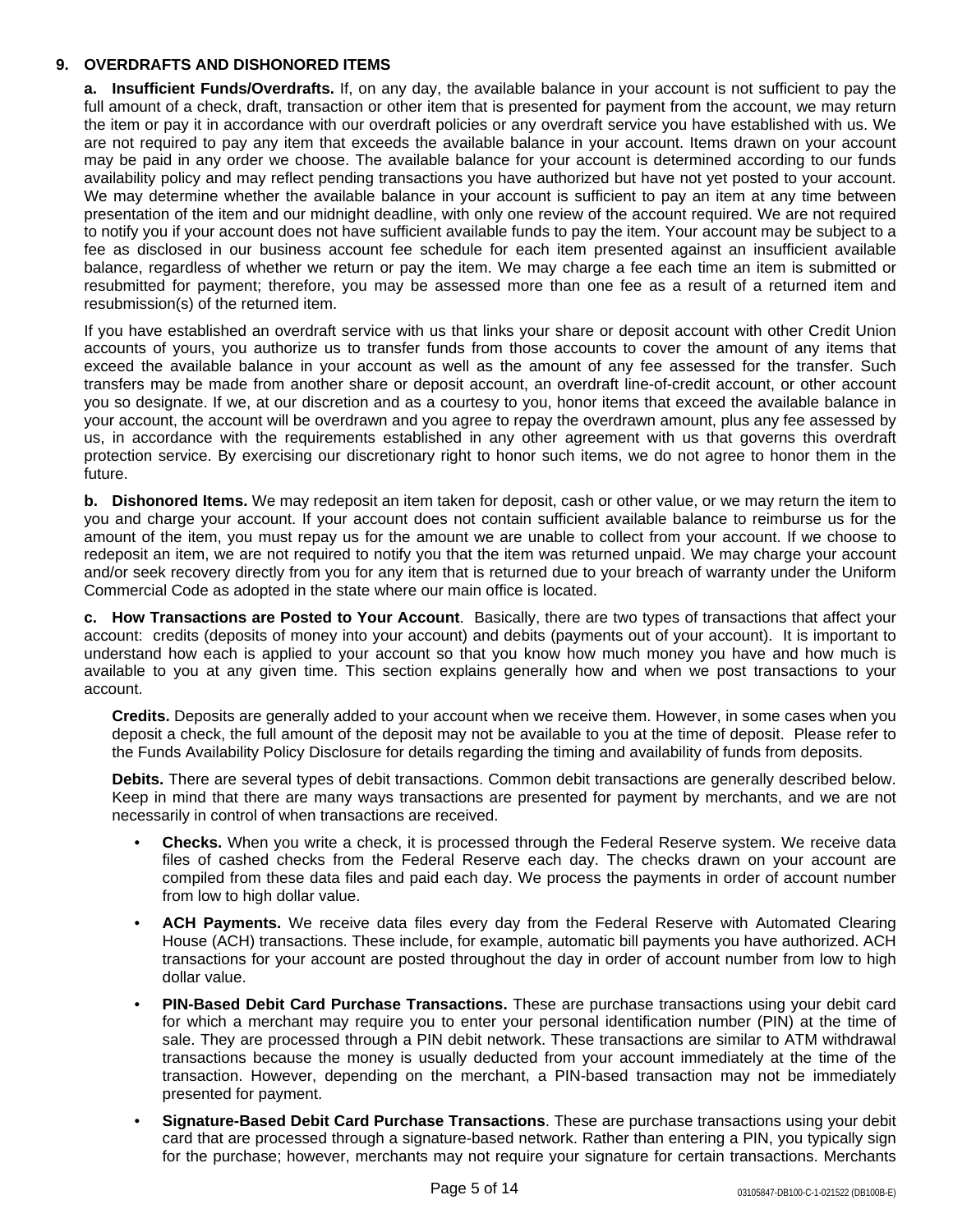may seek authorization for these types of transactions. The authorization request places a hold on funds in your account when the authorization is completed. The "authorization hold" will reduce your available balance by the amount authorized but will not affect your actual balance. The transaction is subsequently processed by the merchant and submitted to us for payment. This can happen hours or sometimes days after the transaction, depending on the merchant and its payment processor. These payment requests are received in real time throughout the day and are posted to your account when they are received.

The amount of an authorization hold may differ from the actual payment because the final transaction amount may not yet be known to the merchant when you present your card for payment. For example, if you use your debit card at a restaurant, a hold will be placed in an amount equal to the bill presented to you; but when the transaction posts, it will include any tip that you may have added to the bill. This may also be the case where you present your debit card for payment at gas stations, hotels and certain other retail establishments. We cannot control how much a merchant asks us to authorize, or when a merchant submits a transaction for payment.

For debit card transactions involving merchant authorization holds, there may be a delay between the hold being applied and the transaction posting to your account. During the delay, intervening transactions may impact the available balance in your account. It is important to keep in mind that we check your available balance both at the time the merchant's authorization request is received and again when the transaction settles and posts to your account. If your available balance is insufficient to cover the amount of the merchant's authorization request, we will decline the request. If your available balance is sufficient to cover the merchant's authorization request, the request will be approved, and an authorization hold in the amount of the request will be placed on your account. The transaction will be subsequently processed by the merchant and submitted to us for payment. If the transaction settles and posts to your account at a time when the available balance is insufficient to pay the transaction without causing an overdraft (i.e., posting the transaction results in an available balance of less than \$0), we will charge you a fee for overdrawing your account, even though the available balance in your account was sufficient to cover the transaction at the time it was authorized.

The following example illustrates how this works:

Assume your actual and available balances are both \$40, and you use your debit card at a restaurant to pay your bill totaling \$30. If the restaurant requests authorization in the amount of \$30, an authorization hold is placed on \$30 in your account. Your available balance is only \$10, but the actual balance remains \$40. Before the restaurant charge is sent to us for payment, a check that you wrote for \$40 is presented for payment. Because your available balance is only \$10 due to the \$30 authorization hold, your account will be overdrawn by \$30 when the check transaction is posted to your account even though your actual balance is \$40. In this example, if we pay the \$40 check in accordance with our standard overdraft services, we will charge you a fee for overdrawing your account as disclosed in the Schedule of Fees and Charges. The fee will also be deducted from your account, further increasing the overdrawn amount. In addition, when the restaurant charge is finally submitted to us for payment, we will release the authorization hold and pay the transaction amount to the restaurant. The transaction amount may be \$30 or a different amount (for example, if you added a tip). Because the amount of the restaurant charge exceeds your available balance at the time the charge is settled (i.e., at the time the merchant or its financial institution requests payment or the transaction posts to your account), we will charge you another fee for overdrawing your account, even though you had a sufficient available balance in your account at the time the restaurant charge was authorized and approved.

This is a general description of certain types of transactions. These practices may change, and we reserve the right to pay items in any order we choose as permitted by law.

**d. Understanding Your Account Balance.** Your share draft account has two kinds of balances: the actual balance and the available balance. Your actual balance reflects the full amount of all deposits to your account as well as payment transactions that have been posted to your account. It does not reflect checks you have written and are still outstanding or transactions that have been authorized but are still pending. Your available balance is the amount of money in your account that is available for you to use. Your available balance is your actual balance less: (1) holds placed on deposits; (2) holds on debit card or other transactions that have been authorized but are not yet posted; and (3) any other holds, such as holds related to pledges of account funds and minimum balance requirements or to comply with court orders. We use your available balance to determine whether there are sufficient funds in your account to pay items, including checks and drafts, as well as ACH, debit card and other electronic transactions. Pending transactions and holds placed on your account may reduce your available balance and may cause your account to become overdrawn regardless of your actual balance. In such cases, subsequent posting of the pending transactions may further overdraw your account and be subject to additional fees. You should assume that any item which would overdraw your account based on your available balance may create an overdraft. You may check your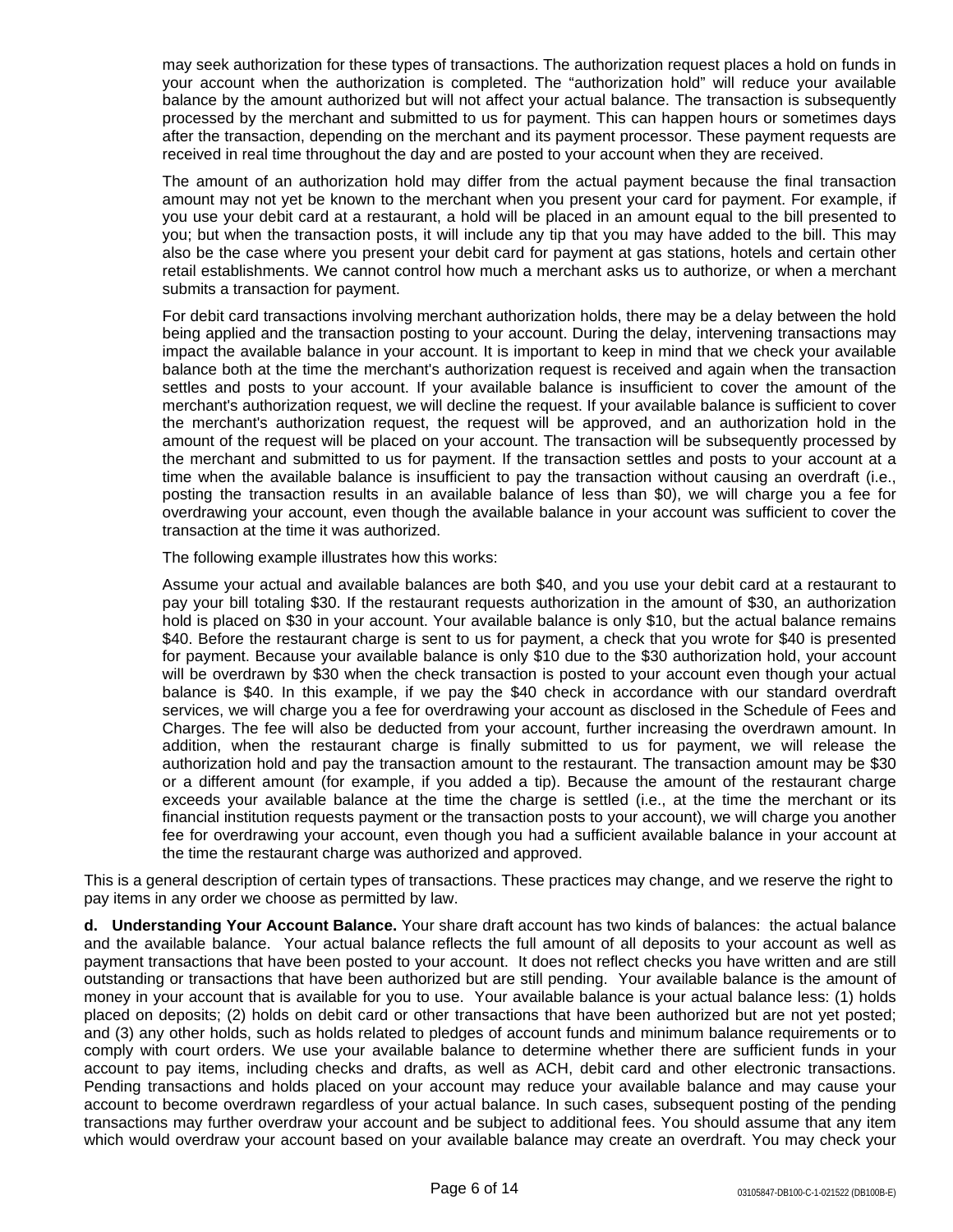available balance online at [www.americu.org](http://www.americu.org), at an ATM or Kiosk, by visiting a credit union branch or by calling us at (800) 388-2000 or (315) 356-3000.

**10. CHECKS OR DRAFTS PRESENTED FOR PAYMENT IN PERSON -** We may refuse to accept any check or draft drawn on your account that is presented for payment in person. Such refusal shall not constitute a wrongful dishonor of the check or draft, and we shall have no liability for refusing payment. If we agree to cash a check or draft that is presented for payment in person, we may require the presenter to pay a fee. Any applicable fees for cashing checks or drafts are stated in our business account fee schedule.

**11. POSTDATED AND STALEDATED CHECKS OR DRAFTS -** You agree not to draw or issue any check or draft that is postdated. If you draw or issue a check or draft that is payable on a future date, we will have no liability if we pay the check or draft before its payment date. You agree not to deposit checks, drafts, or other items before they are properly payable. We are under no obligation to pay a check or draft drawn on your account that is presented more than six months after the date it was written; however, if the check or draft is paid against your account, we will have no liability for such payment.

**12. FOREIGN CURRENCY -** All checks or drafts drawn on your account shall be payable in currency of the United States. You agree not to draw a check or draft that is payable in any foreign currency. If you give us an order to pay a check or draft in a foreign currency, we have the right to return the check or draft unpaid. However, if we pay the check or draft, we will not be responsible for the currency conversion or any fees assessed for collection, and you will be bound by our determination of the currency conversion rate, the data used and the manner in which we make the conversion.

# **13. STOP PAYMENT ORDERS**

**a. Stop Payment Order Request.** Any Authorized Person may request a stop payment order on any check or draft drawn on your account. To be binding, the order must accurately describe the check or draft, including the exact account number, check or draft number, and amount of the check or draft. This exact information is necessary for the Credit Union to identify the check or draft. If we receive incorrect or incomplete information, we will not be responsible for failing to stop payment on the check or draft. In addition, we must receive sufficient advance notice of the stop payment order to allow us a reasonable opportunity to act on it. If we recredit your account after paying a check or draft over a valid and timely stop payment order, you agree to sign a statement describing the dispute with the payee, to transfer to us all of your rights against the payee or other holders of the check or draft, and to assist us in any legal action.

**For accounts held at credit unions located in the state of New York:** Payment on any certified check, cashier's check, teller's check, or any other check, draft, or payment guaranteed by us may be stopped only according to the provisions of Section 4-403 of the Uniform Commercial Code as enacted by the state of New York. **For accounts held at credit unions located in states other than New York:** You may not stop payment on any certified check, cashier's check, teller's check or any other check, draft or payment guaranteed by us.

**b. Duration of Order.** You may make an oral stop payment order which will lapse within 14 calendar days unless you confirm it in writing, or in a record if allowed by applicable law, within that time. A written stop payment order is effective for six months and may be renewed from time to time in writing, or in a record if allowed by applicable law. We do not have to notify you when a stop payment order expires. **For accounts held at credit unions located in the states of Florida and Texas:** We have the right to refuse to accept oral stop payment orders and may require that all stop payment orders be made in writing or in a record as allowed by applicable law.

**c. Liability.** Fees for stop payment orders are set forth on our business account fee schedule. Payment on any certified check, cashier's check, teller's check, or any other check, draft, or payment guaranteed by us may be stopped only according to the provisions of Section 4-403 of the Uniform Commercial Code as enacted by the state of New York. Although payment of an item may be stopped, you may remain liable to any item holder, including us. You have the burden of establishing the fact and amount of loss resulting from the payment of an item contrary to a binding stop payment order. You agree to indemnify and hold the Credit Union harmless from all costs, including attorney's fees and all damages or claims related to our refusal to pay an item, as well as claims of the Account Owner or of any payee or indorsee for failing to stop payment of an item as a result of incorrect information provided by you.

**14. CREDIT UNION LIABILITY -** If we do not properly complete a transaction according to this Agreement, we will be liable for your losses or damages not to exceed the amount of the transaction, except as otherwise provided by law or elsewhere in this Agreement. We will not be liable if, for example: (1) your account contains an insufficient available balance for the transaction; (2) circumstances beyond our control prevent the transaction; (3) your loss is caused by your or another financial institution's negligence; or (4) your account funds are subject to legal process or other claim. We are not liable if checks, drafts or other items were forged or altered so that the forgery or alteration could not be reasonably detected. We will not be liable for consequential damages, except liability for wrongful dishonor. We are not responsible for a check or draft that is paid by us if we acted in a commercially reasonable manner and exercised ordinary care. We exercise ordinary care if our actions or nonactions are consistent with applicable state law, federal reserve regulations and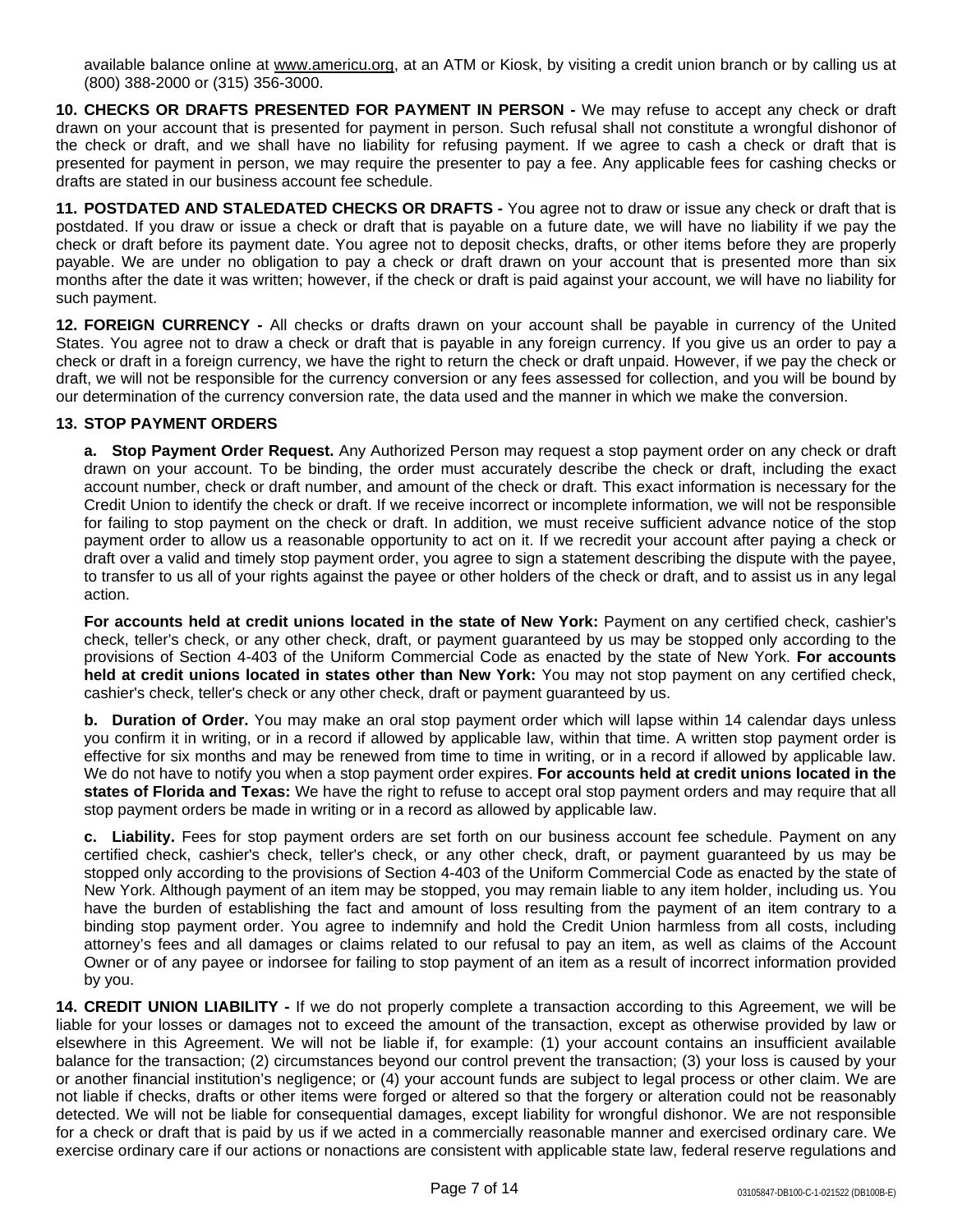operating letters, clearinghouse rules, and general banking practices followed in the area we serve. You grant us the right, in making payments of deposited funds, to rely exclusively on the form of the account and the terms of this Agreement. Any conflict between what you or our employees may say or write will be resolved by reference to this Agreement.

**15. UNAUTHORIZED USE OF CHECK OR DRAFT WRITING AND FACSIMILE SIGNATURE EQUIPMENT -** You are responsible for maintaining the security of all facsimile signatures, check or draft writing equipment and supplies. You must promptly notify us in writing of the loss or theft of any checks or drafts or the unauthorized use of facsimile signature equipment, as well as the circumstances surrounding the loss, theft or unauthorized use. We are not liable for any unauthorized use of a facsimile signature.

**16. PLEDGE, RIGHT OF OFFSET AND STATUTORY LIEN -** Unless prohibited by law, you pledge and grant as security for all obligations you may have now or in the future, except obligations secured by your principal residence, all shares and dividends and all deposits and interest, if any, in all accounts you have with us now and in the future. If you pledge a specific dollar amount in your account(s) for a loan, we will freeze the funds in your account(s) to the extent of the outstanding balance of the loan or, if greater, the amount of the pledge if the loan is a revolving loan. Otherwise, funds in your pledged account(s) may be withdrawn unless you are in default. You agree we have the right to offset funds in any of your accounts against any obligation owed to us. Federal or state law, depending on whether we have a federal or state charter, gives us a lien on all shares and dividends and all deposits and interest, if any, in the account(s) you have with us now and in the future. Except as limited by state or federal law, the statutory lien gives us the right to apply the balance of all your accounts to any obligation on which you are in default. After you are in default, we may exercise our statutory lien rights without further notice to you.

Your pledge and our statutory lien rights will allow us to apply the funds in your account(s) to what you owe **when you are in default, except as limited by state or federal law.** If we do not apply or offset the funds in your account(s) to satisfy your obligation, we may place an administrative freeze on your account(s) in order to protect our statutory lien rights and may apply or offset the funds in your account(s) to the amount you owe us at a later time. The statutory lien and your pledge does not apply to any Individual Retirement Account or any other account that would lose special tax treatment under state or federal law if given as security. By not enforcing our right to apply or offset funds in your account(s) to your obligations that are in default, we do not waive our right to enforce these rights at a later time.

**17. TRANSFER OF ACCOUNT -** All accounts are nonassignable and nontransferable to third parties except by us.

**18. LEGAL PROCESS -** If any legal action is brought against your account, we may pay out funds according to the terms of the action or refuse any payout until the dispute is resolved, as permitted by law. Any expenses or attorney's fees we incur responding to legal process may be charged against your account without notice, unless prohibited by law. Any legal process against your account is subject to our lien and security interest.

**19. ACCOUNT INFORMATION -** Upon request, we will give you the name and address of each agency from which we obtain a credit report regarding your account. We agree not to disclose account information to third parties except when: (1) it is necessary to complete a transaction; (2) the third party seeks to verify the existence or condition of your account in accordance with applicable law; (3) such disclosure is made to comply with the law or an order issued by a court or government agency; (4) you give us written permission; or (5) as otherwise permitted by applicable law. We may provide information to credit bureaus about an insolvency, delinquency, late payment or default on your account to include in your credit report.

# **20. NOTICES**

**a. Name or Address Changes.** You are responsible for promptly notifying us of any address or name change. The Credit Union is only required to attempt to communicate with you at the most recent address you have provided to us. If we attempt to locate you, we may impose a service fee as set forth on our business account fee schedule.

**b. Notice of Amendments.** Except as prohibited by applicable law, we may at any time change the terms of this Agreement. We will notify you, in a manner we deem appropriate under the circumstances, of any changes in terms, rates, or fees as required by law.

**c. Effect of Notice.** Any written notice you give us is effective when we receive it. Any written notice we give to you is effective when it is provided electronically or is deposited in the U.S. mail, postage prepaid and addressed to you at your statement mailing address, and will be effective whether or not received by you.

**d. Electronic Notices.** If you have agreed to receive notices electronically, we may send you notices electronically and discontinue mailing paper notices to you until you notify us that you wish to reinstate receiving paper notices.

**21. TAXPAYER IDENTIFICATION NUMBER AND BACKUP WITHHOLDING -** You agree that we may withhold taxes from any dividends or interest earned on your account as required by federal, state or local law or regulations. Your failure to furnish a correct Taxpayer Identification Number (TIN) or meet other requirements may result in backup withholding. If your account is subject to backup withholding, we must withhold and pay to the Internal Revenue Service a percentage of dividends, interest, and certain other payments. If you fail to provide your TIN within a reasonable time, we will close your account and return the balance to you, less any applicable service fees.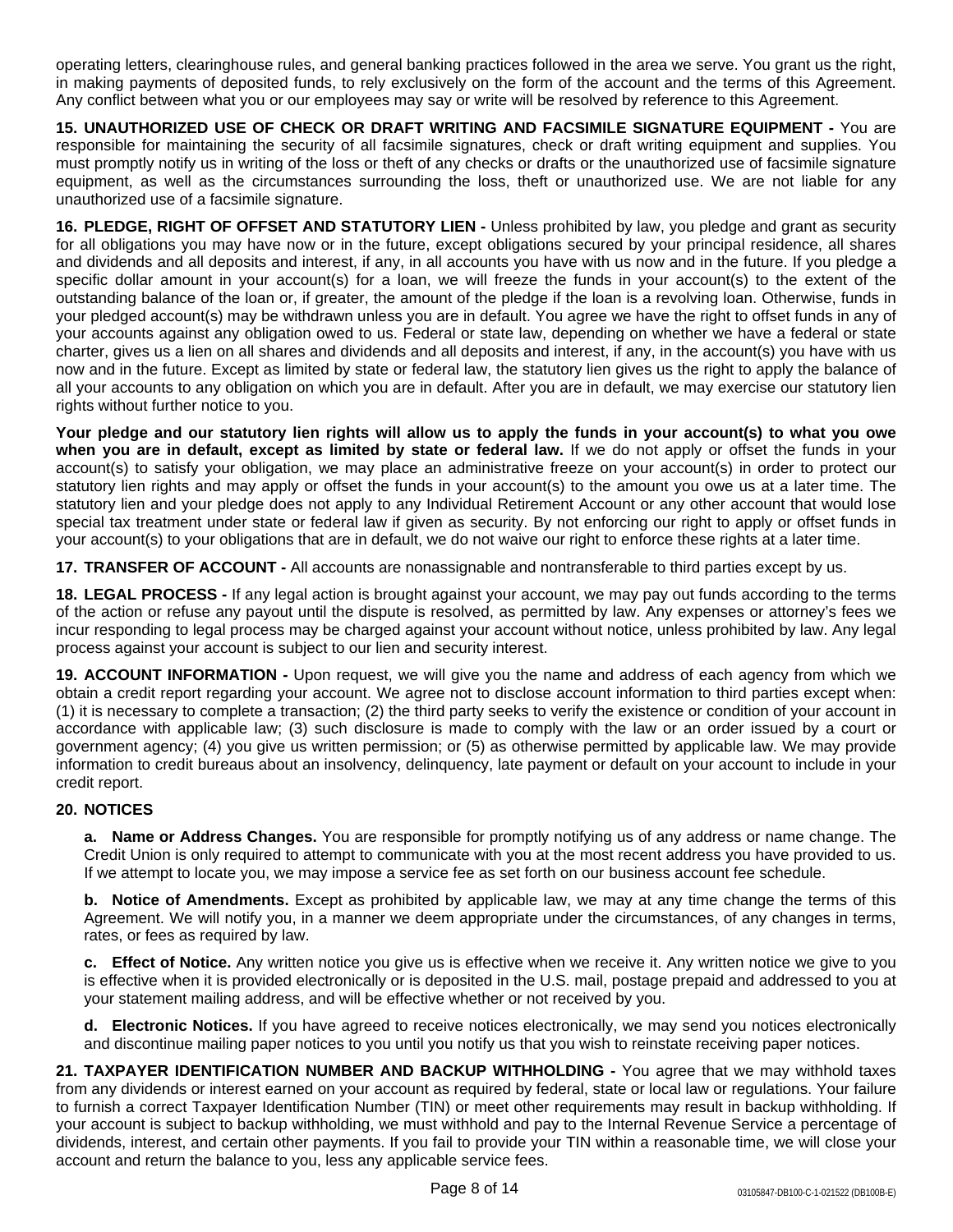# **22. STATEMENTS**

**a. Contents.** If we provide a periodic statement for your account, you will receive a statement that shows the transactions and activity on your account during the statement period. For share draft or checking accounts, you understand and agree that your original check or draft, when paid, becomes property of the Credit Union and may not be returned to you, but copies may be retained by us or payable through financial institutions and made available upon your request. You understand and agree that statements are made available to you on the date they are mailed to you or, if you have requested, on the date they are made available to you electronically. You also understand and agree that checks, drafts or copies thereof are made available to you on the date the statement is mailed to you or is provided to you electronically, even if the checks or drafts do not accompany the statement.

**b. Examination.** You are responsible for promptly examining each statement upon receiving it and reporting any irregularities to us. If you fail to report to us, within a reasonable time after receiving your statement, any irregularities, such as forged, altered, unauthorized, unsigned, or otherwise fraudulent items drawn on your account, erroneous payments or transactions, or other discrepancies that are reflected on your statement we will not be responsible for your loss. In addition, we will not be responsible for any such items, payments, transactions, or other discrepancies reflected on your statement if you fail to notify us within 33 days of the date we sent or otherwise provided the statement to you, we will not be responsible for your loss. Also, we will not be responsible for any loss resulting from any forged, altered, unauthorized, unsigned, or otherwise fraudulent items drawn on your account by the same wrongdoer if you fail to notify us of such irregularities within 17 days of the date we sent the statement to you and the first altered or forged item was made available to you. In addition, we also will not be liable for any items that are forged or altered in a manner not detectable by a reasonable person, including the unauthorized use of facsimile signature equipment.

**c. Notice to the Credit Union.** You agree that the Credit Union's retention of checks or drafts does not alter or waive your responsibility to examine your statements or the time limit for notifying us of any errors. The statement will be considered correct for all purposes, and we will not be liable for any payment made or charge to your account unless you notify us in writing within the above time limit for notifying us of any errors.

If timely notice is given, we reserve the right to make a final reasonable determination regarding whether and in what amount any adjustment shall be made. If you fail to receive a periodic statement, you agree to notify us within 14 days of the time you regularly receive a statement.

**d. Address.** If we mail you a statement, we will send it to the last known address shown in our records. If you have requested that we send your statement electronically, we will send it to the last e-mail address shown in our records.

# **23. INACTIVE/DORMANT ACCOUNTS -**

#### **Inactive Accounts**

A **share savings account** is considered inactive if the following apply:

a. You have made NO withdrawal(s) or deposit(s), excluding dividend crediting or fee posting, in the past 36 months,

- b. The balance in your account is less than \$200.00 and
- c. You have NO other accounts or loans with AmeriCU or its subsidiaries.

Unless prohibited by applicable law, we may charge an Inactive Account Maintenance Fee as set forth on our fee schedule(s) for processing your inactive account. If we impose a fee, we will notify you, as required by law, at your last known address. You authorize us to transfer funds from another account of yours to cover any service fees, if applicable. To the extent allowed by law, we reserve the right to transfer the account funds to an account payable and to suspend any further account statements.

A **share draft checking account** is considered inactive if you have made NO withdrawal(s) or deposit(s), excluding dividend crediting or fee posting, in the past 12 months.

An inactive share draft checking account belonging to a member who has no loans or other account relationships with the Credit Union, and whose total share draft balances are less than \$5,000, will be closed and the balance transferred to a share savings account, unless the account is reactivated or the Credit Union is notified that the member wishes to keep the share draft checking account open.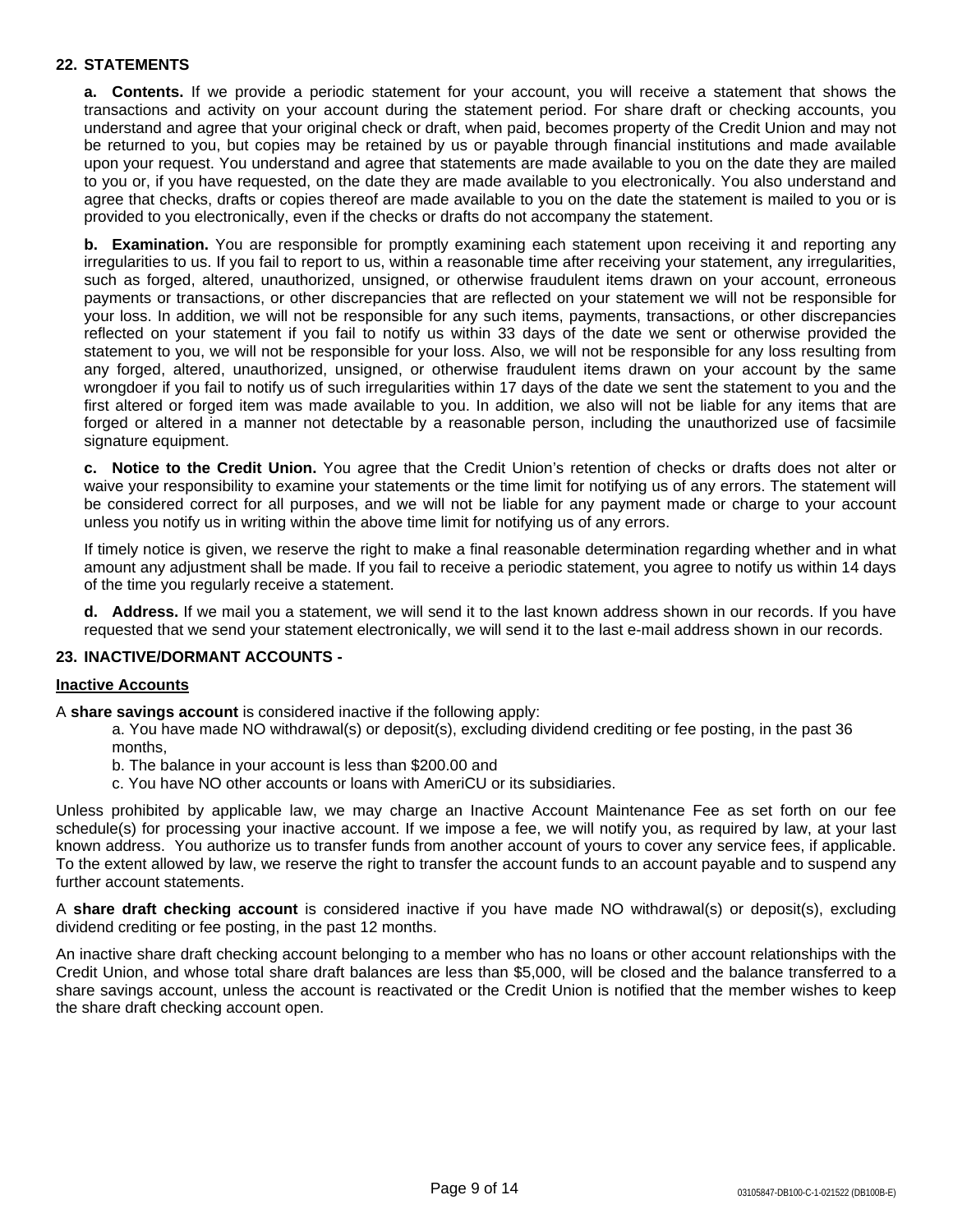# **Abandoned Property**

An Account is considered dormant if, for a period of three (3) consecutive years, there has been:

a. NO withdrawal(s) or deposit(s), excluding dividend crediting or fee posting;

b. NO member acknowledgment, on file, of a positive verification letter from the Credit Union's Supervisory Committee; and

c. NO correspondence from you regarding the Account.

If an Account is dormant, the shares will be turned over to the State of New York under the Abandoned Property Law. Once funds have been turned over to the state, we have no further liability to you for such funds and if you choose to reclaim such funds, you must apply to the appropriate state agency.

**24. TERMINATION OF ACCOUNT -** We may terminate your account at any time without prior notice to you or may require you to close your account and apply for a new account. We are not responsible for payment of any check, draft, transfer or item after your account is terminated; however, if we pay a check, draft, transfer or other item after termination, you agree to reimburse us for the amount of our payment as well as any applicable fees.

You may terminate this Agreement by closing all of your accounts. If your account is a dividend or interest-bearing account, any deposit or part of a deposit that we have returned or attempted to return to you upon termination of your account will no longer bear dividends or interest, as applicable. When the account is closed, you will receive the balance remaining in the account after we have made all appropriate deductions and charges. The termination of this Agreement and the account does not release you from the obligation for payment of accrued fees or your liability for any checks or drafts in process.

**25. TERMINATION OF MEMBERSHIP; LIMITATION OF SERVICES -** You may terminate your membership by giving us written notice or by withdrawing your minimum required membership share, if any, and closing all of your accounts. You may be expelled from membership for any reason allowed by applicable law. We may restrict account access and services without notice to you when your account is being misused; you have demonstrated conduct which is abusive in nature; as outlined in any policy we have adopted regarding restricting services; or as otherwise permitted by law.

**26. DEATH OF ACCOUNT OWNER -** If an account is held in the name of an individual person or a business that is organized as a sole proprietorship, we may continue to honor all transfer orders, withdrawals, deposits and other transactions on the account until we are notified of the Account Owner's death. Once we are notified of an Account Owner's death, we may pay checks or drafts or honor other payments or transfer orders authorized by the Account Owner for a period of ten days after the Account Owner's death unless we receive instructions from any person claiming an interest in the account to stop payment on the checks, drafts or other items. We may require anyone claiming a deceased Account Owner's account funds to indemnify us for any losses resulting from our honoring that claim. This Agreement will be binding upon any heirs or legal representatives of any Account Owner that is an individual or business organized as a sole proprietorship.

**27. UNLAWFUL INTERNET GAMBLING AND OTHER ILLEGAL ACTIVITIES -** You agree that you are not engaged in unlawful internet gambling or any other illegal activity. You agree that you will not use any of your accounts, access devices or services for unlawful internet gambling or other illegal activities. We may terminate your account relationship if you engage in unlawful internet gambling or other illegal activities.

**28. WAIVER OF RIGHTS -** We reserve the right to waive or delay the enforcement of any provision of this Agreement with respect to any transaction or series of transactions. A waiver or delay of our rights at anytime shall not be deemed to be a waiver of any other rights or a waiver of the same rights at a future time.

**29. SEVERABILITY -** If a court holds any portion of this Agreement to be invalid or unenforceable, the remainder of this Agreement shall not be invalid or unenforceable and will continue in full force and effect. All headings are intended for reference only and are not to be construed as part of this Agreement.

**30. ENFORCEMENT -** You are liable to us for any loss, cost or expense we incur resulting from your failure to follow this Agreement. You authorize us to deduct any such losses, costs or expenses from your account without prior notice to you. If we bring a legal action to collect any amount due under or to enforce this Agreement, we shall be entitled, subject to applicable law, to payment of reasonable attorney's fees and costs, including fees on any appeal, bankruptcy proceedings, and any post-judgment collection actions.

**31. GOVERNING LAW -** This Agreement is governed by the following, as amended from time to time: the Credit Union's bylaws; local clearinghouse and other payment system rules; federal laws and regulations, including applicable principles of contract law; and the laws and regulations of the state of New York.

**32. WAIVER OF TRIAL BY JURY AND AGREEMENT AS TO LOCATION OF LEGAL PROCEEDINGS -** As permitted by applicable law, you agree that any legal action regarding this Agreement shall be brought in the county of the Credit Union office where you opened your account. You and we agree to waive any right to trial by jury in any legal proceeding or lawsuit involving the account.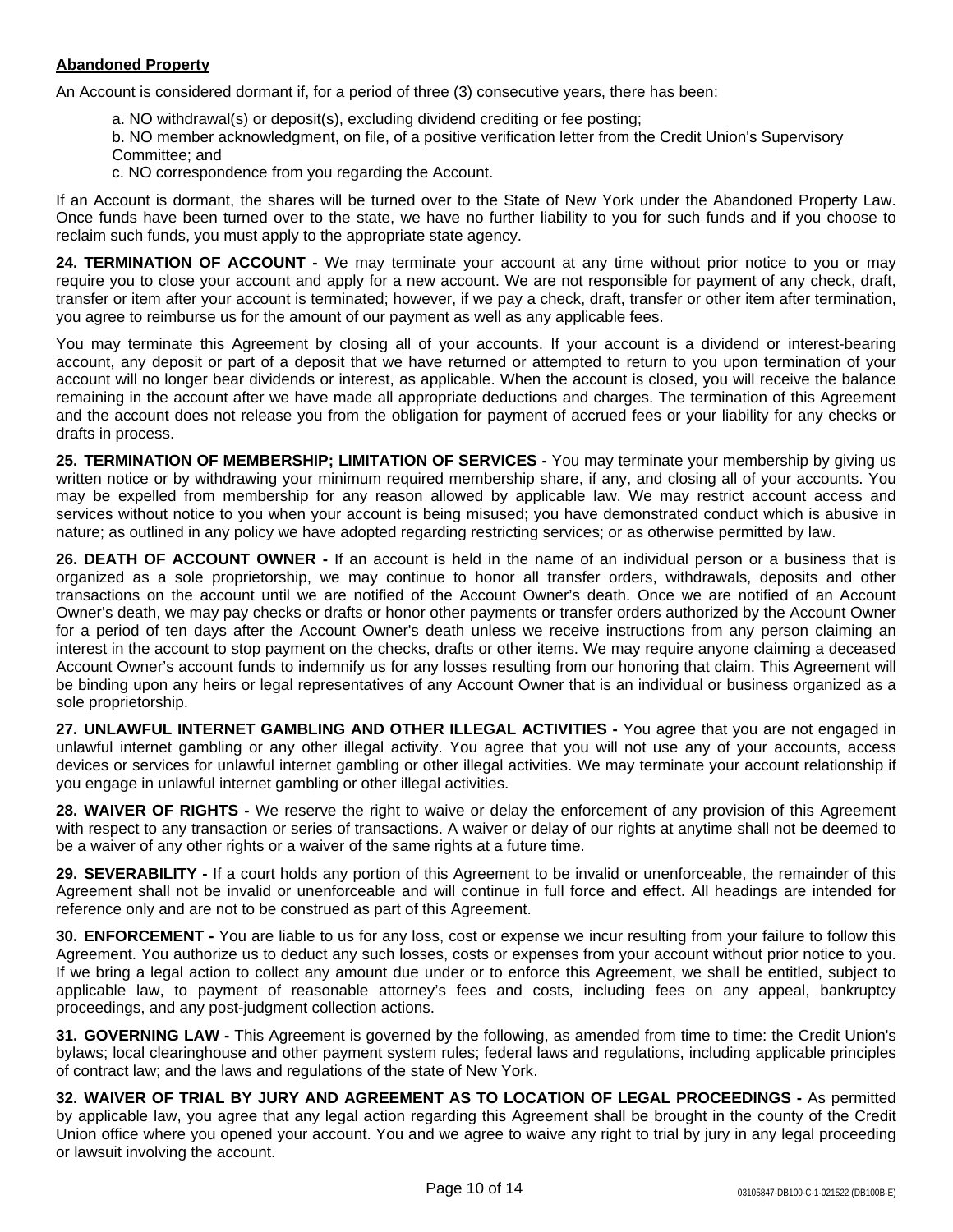**33. NEGATIVE INFORMATION NOTICE - We may report information about your loan and deposit accounts to** credit bureaus. Late payments, missed payments, or other defaults on your accounts may be reflected in your **credit report.**

**34. MONITORING AND RECORDING COMMUNICATIONS -** We may monitor and record communications between you and us, including telephone conversations, electronic messages, electronic records, or other data transmissions that affect your accounts or other products and services. Except as otherwise provided by applicable law, you agree we may monitor and record such communications without your approval or further notice to you.

**35. CONSENT TO CONTACT -** By signing or otherwise authenticating the Business Account Card, the Authorized Person(s) agree(s) we and/or our third-party providers, including debt collectors, may contact the Authorized Person(s) by telephone or text message at any telephone number associated with the account, including wireless telephone numbers (i.e. cell phone numbers) which could result in charges to Authorized Person(s), in order to service the account or collect any amounts owed to us, excluding any contacts for advertising and telemarketing purposes as prescribed by law. The Authorized Person(s) further agree(s) methods of contact may include use of pre-recorded or artificial voice messages, and/or use of an automatic dialing device. The Authorized Person(s) may withdraw the consent to be contacted on their wireless telephone number(s) at any time by any reasonable means. If the Authorized Person(s) has provided a wireless telephone number(s) on or in connection with any account, the Authorized Person(s) represents and agrees they are the wireless subscriber or customary user with respect to the wireless telephone number(s) provided and has the authority to give this consent. Furthermore, the Authorized Person(s) agrees to notify us of any change to the wireless telephone number(s) which they have provided to us.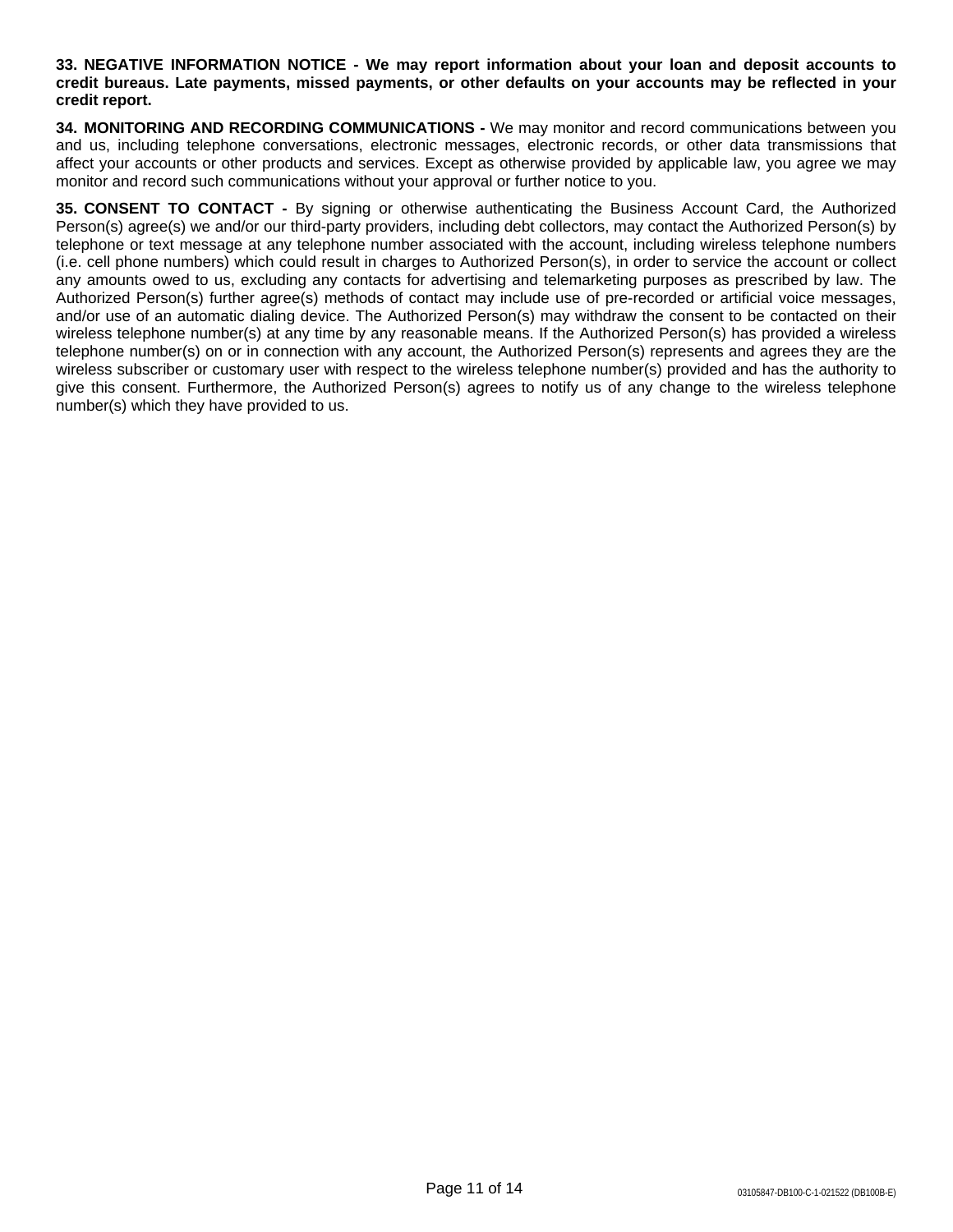### **Binding Arbitration of Claims and Disputes.**

THIS ARBITRATION PROVISION CONTAINS IMPORTANT INFORMATION REGARDING YOUR ACCOUNTS AND ALL RELATED SERVICES. IT PROVIDES THAT EITHER YOU OR WE CAN REQUIRE THAT ANY DISPUTES BE RESOLVED BY BINDING ARBITRATION.

ARBITRATION REPLACES THE RIGHT TO GO TO COURT, INCLUDING THE RIGHT TO A JURY TRIAL AND THE RIGHT TO PARTICIPATE IN A CLASS ACTION OR SIMILAR PROCEEDING. IN ARBITRATION, THE DISPUTE IS SUBMITTED TO A NEUTRAL PARTY, AN ARBITRATOR, INSTEAD OF A JUDGE OR JURY. ARBITRATION PROCEDURES MAY BE MORE LIMITED THAN RULES APPLICABLE IN COURT.

### **Agreement to Arbitrate Disputes and Class Action Waiver.**

Under the terms of this Agreement to Arbitrate Disputes and Class Action Waiver ("Arbitration Provision"), either you or we may elect, without the other's consent, to require that any dispute between us concerning your accounts and the services related to your accounts be resolved by binding arbitration, except for those disputes specifically excluded below.

#### **No Class Action or Joinder of Parties.**

YOU ACKNOWLEDGE THAT YOU AND WE AGREE THAT NO CLASS ACTION, CLASS-WIDE ARBITRATION, PRIVATE ATTORNEY GENERAL ACTION, OR OTHER PROCEEDING WHERE SOMEONE ACTS IN A REPRESENTATIVE CAPACITY, MAY BE PURSUED BY YOU IN ANY ARBITRATION OR IN ANY COURT PROCEEDING, REGARDLESS OF WHEN THE CLAIM OR CAUSE OF ACTION AROSE OR ACCRUED, OR WHEN THE ALLEGATIONS OR FACTS UNDERLYING THE CLAIM OR CAUSE OF ACTION OCCURRED.

Unless mutually agreed to by you and us in writing, claims of two or more persons may not be joined, consolidated, or otherwise brought together in the same arbitration (unless those persons are joint account holders or beneficiaries on your account and/or related accounts, or parties to a single transaction or related transaction), whether or not the claim may have been assigned.

#### **Disputes Required to be Arbitrated**.

YOU ACKNOWLEDGE THAT IN ARBITRATION THERE WILL BE NO RIGHT TO A JURY TRIAL.

ANY CLAIM OR DISPUTE RELATING TO OR ARISING OUT OF YOUR ACCOUNTS OR OUR RELATIONSHIP WILL BE SUBJECT TO ARBITRATION, REGARDLESS OF WHETHER THAT DISPUTE OR THE FACTS UNDERLYING OR GIVING RISE TO THAT DISPUTE AROSE BEFORE OR AFTER YOUR RECEIPT OF THIS NOTICE.

Disputes include claims made as part of a class action, private attorney general or other representative action, it being expressly understood and agreed that the arbitration of such claims must proceed on an individual (non-class, nonrepresentative) basis and the arbitrator may award relief only on an individual (non-class, non-representative) basis. Disputes also include claims relating to the enforceability, validity, scope or interpretation of any of this Arbitration Provision. Any questions about whether disputes are subject to arbitration shall be resolved by interpreting this Arbitration Provision in the broadest way the law will allow it to be enforced.

Unless specifically excluded, below, all disputes are subject to arbitration, no matter what legal theory they are based on, or what remedy (damages, or injunctive or declaratory relief) they seek. Disputes include any unresolved claims concerning any services relating to your accounts. Disputes include not only claims made directly by you, but also made by anyone connected with you or claiming through you, such as a joint account holder, account beneficiary, employee, representative, agent, predecessor or successor, heir, assignee, or trustee in bankruptcy. Disputes include not only claims that relate directly to the Credit Union, but also its parent (if any), affiliates, successors, assignees, employees, and agents, and claims for which we may be directly or indirectly liable, even if we are not properly named at the time the claim is made. Disputes include claims based on any theory of law, contract, statute, regulation, tort (including fraud or any intentional tort), or any other legal or equitable ground, and include claims asserted as counterclaims, crossclaims, third-party claims, interpleaders or otherwise; and claims made independently or with other claims. If any party initiates a proceeding in court regarding a claim or dispute which is included under this Arbitration Provision, the other party may elect to proceed in arbitration pursuant to this Arbitration Provision.

#### **Disputes Excluded from Arbitration.**

THIS ARBITRATION PROVISION DOES NOT, IN ANY WAY, AFFECT YOUR RIGHTS TO FILE FOR BANKRUPTCY, AND SHALL NOT APPLY TO ANY BANKRUPTCY PROCEEDING. Claims or disputes arising from your status as a borrower under any loan agreement with the Credit Union are excluded from this Arbitration Provision.

Disputes filed by you or by us individually in a small claims court are not subject to arbitration, so long as the disputes remain in such court and advance only an individual (non-class, non-representative) claim for relief. However, if a matter in small claims court is removed, transferred, or appealed to a non-small claims court, that claim shall be subject to this Arbitration Provision.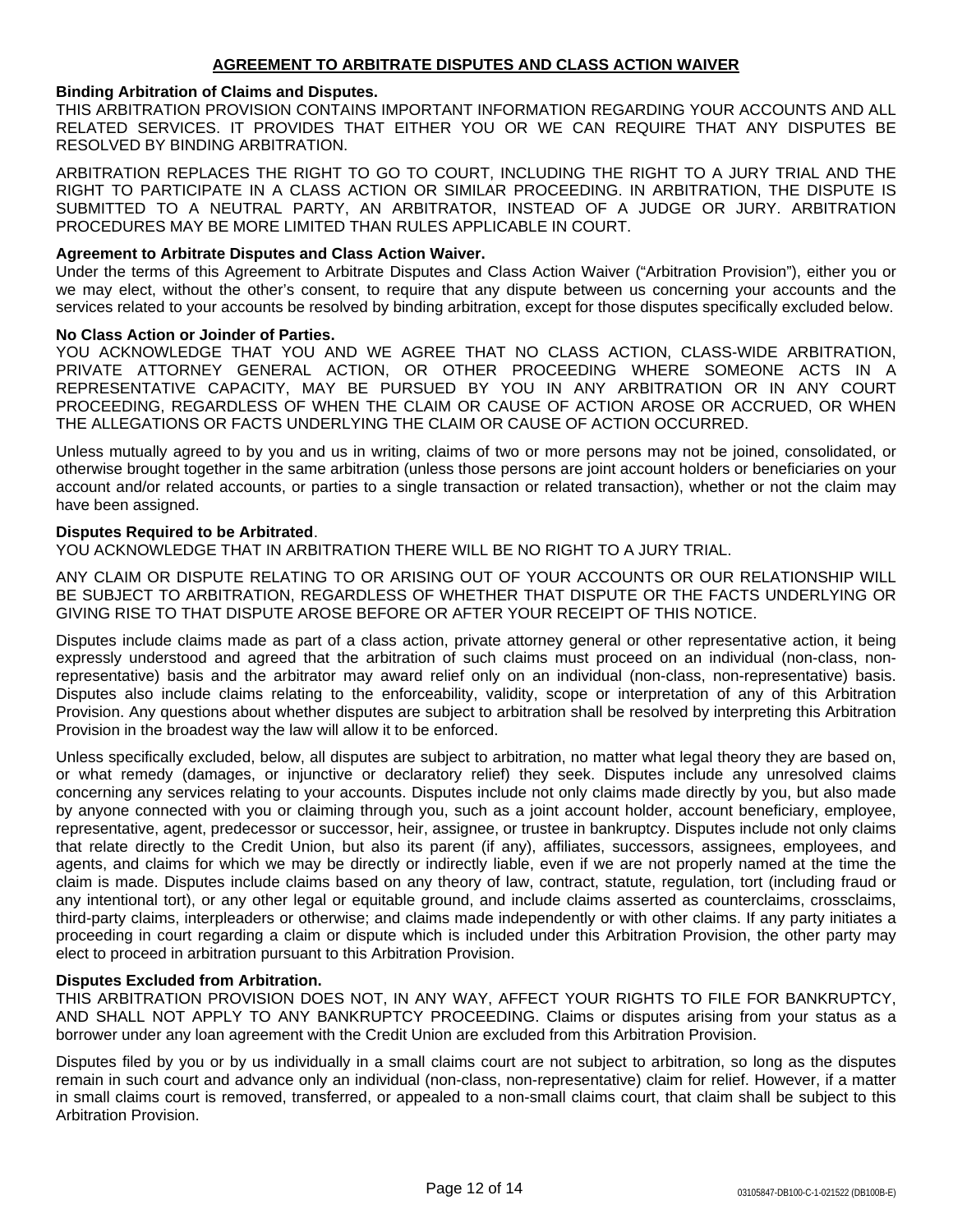# **Commencing an Arbitration.**

The arbitration action must be filed with one of the following neutral arbitration forums and follow its rules and procedures for initiating and pursuing an arbitration: American Arbitration Association ("AAA") or JAMS.

You may obtain a copy of the arbitration rules for AAA and JAMS, as well as additional information about initiating an arbitration by contacting them at:

American Arbitration Association 1-800-778-7879 (toll-free) www.adr.org

JAMS 1-800-352-5267 (toll-free) www.jamsadr.com

The arbitration shall be conducted in the same city as the U.S. District Court closest to your home address, unless the parties agree to a different location in writing.

If you initiate the arbitration, you must notify us in writing at:

AmeriCU Credit Union Attn: Legal Department 1916 Black River Blvd Rome, New York 13440

If we initiate the arbitration, we will notify you in writing at your last known address on file.

# **Administration of Arbitration.**

The arbitration shall be decided by a single, neutral arbitrator. The arbitrator will be either a lawyer with at least ten years' experience or a retired or former judge selected in accordance with the rules of the arbitration forum.

For AAA, the arbitration will be conducted in accordance with the AAA Business Due Process Protocol in concert with the AAA Business Arbitration Rules in effect on the date the arbitration is filed.

For JAMS, the arbitration will be conducted in accordance with the JAMS Comprehensive Arbitration Rules & Procedures in effect on the date the arbitration is filed.

If there is a conflict between a particular provision of the AAA or JAMS Rules and this Arbitration Provision, this Arbitration Provision will control. If both JAMS and AAA are unable or unwilling to handle the claim for any reason, then the matter shall be arbitrated by a neutral arbitrator selected by agreement of the parties or, if the parties cannot agree, selected by a court in accordance with the Federal Arbitration Act. The neutral arbitrator selected by the parties or the court shall apply the Federal Rules of Evidence and the Federal Rules of Civil Procedure concerning discovery, except that the above class action waiver shall continue to be specifically enforceable notwithstanding any Federal Rule to the contrary.

You understand and agree that the applicable rules and procedures in arbitration may limit the discovery available to you or us. The arbitrator will take reasonable steps to protect customer account information and other confidential information if requested to do so by you or by us. The arbitrator shall decide the dispute in accordance with applicable substantive law consistent with the Federal Arbitration Act and applicable statutes of limitations, will honor claims of privilege recognized at law, and will be empowered to award any damages or other relief provided for under applicable law.

The arbitrator will not have the power to award relief to, or against, any person who is not a party to the arbitration. An award in arbitration shall determine the rights and obligations between the named parties only, and only in respect of the claims in arbitration, and shall not have any bearing on the rights and obligations of any other person, or on the resolution of any other dispute.

You or we may choose to have a hearing and be represented by counsel. The decision rendered by the arbitrator shall be in writing. At your or our request, the arbitrator shall issue a written, reasoned decision following applicable law and relief granted must be relief that could be granted by a court under applicable law. Judgment on any arbitration award may be entered and enforced by any court of competent jurisdiction.

# **Costs.**

The party initiating the arbitration shall pay the initial filing fee. If you file the arbitration and an award is rendered in your favor, we will reimburse you for your filing fee. If there is a hearing, we will pay the fees and costs of the arbitration for the first day of that hearing. All other fees and costs will be allocated in accordance with the rules of the arbitration forum. However, we will advance or reimburse filing and other fees if the arbitrator rules that you cannot afford to pay them or finds other good cause for requiring us to do so, or if you ask us in writing and we determine there is good reason for doing so. Each party shall bear the expense of their respective attorneys, experts, and witnesses and other expenses, regardless of who prevails, but a party may recover any or all costs and expenses from another party if the arbitrator, applying applicable law, determines such an award is appropriate.